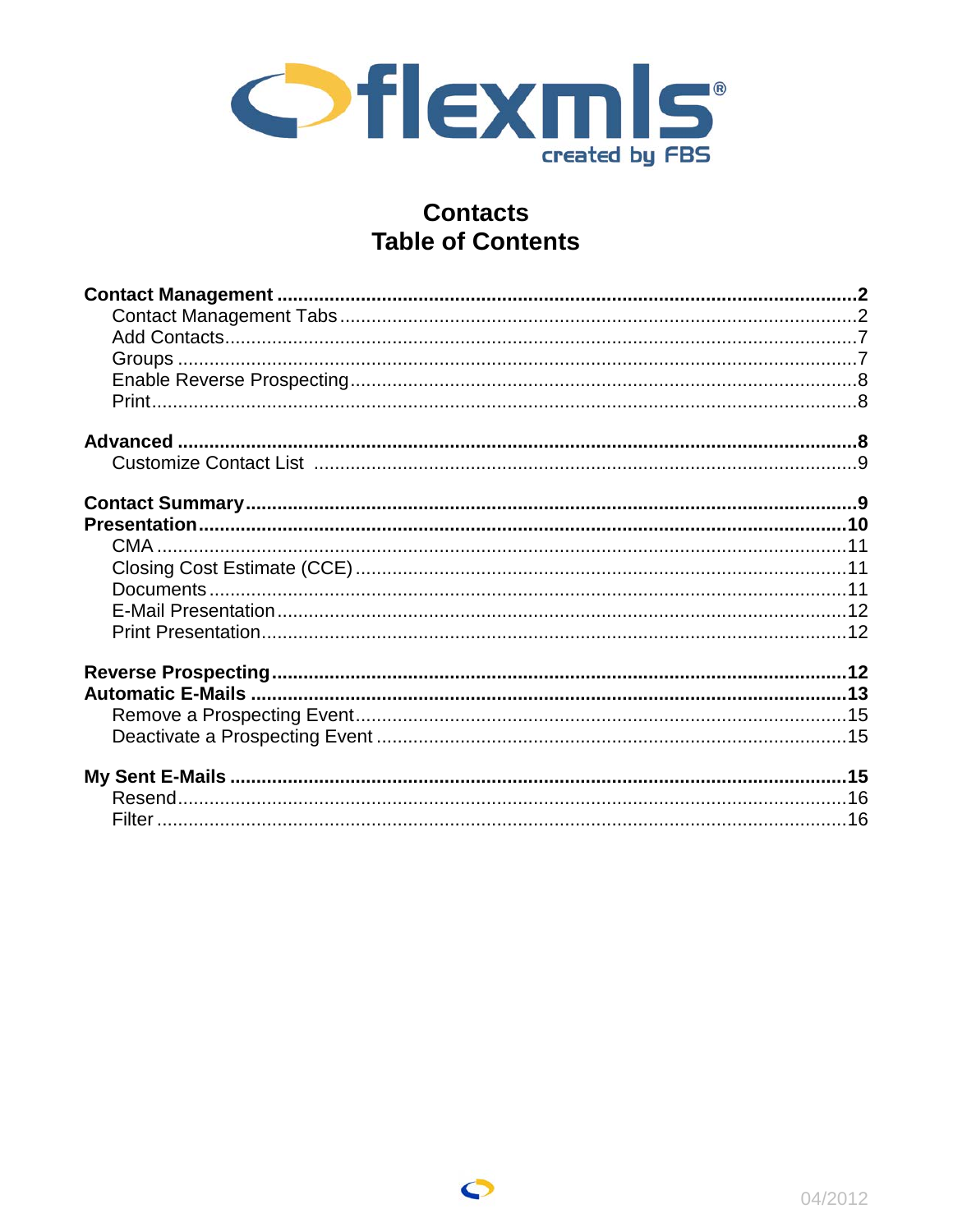# **Contacts**

The Contacts section contains functions relating to your communication with your clients. It is comprised of six components: Contact Management, Contact Summary, Presentation, Reverse Prospecting, Automatic E-Mails, and My Sent E-Mails. The Contacts function can be accessed from the menu or by clicking on the **Contacts** header from the dashboard.

## <span id="page-1-0"></span>**CONTACT MANAGEMENT**

To access Contact Management, click on the link under Contacts on the menu. This will bring up a list of available Contacts. From this screen you may add, edit, and remove any saved Contacts.

| Contact Management                                                                            |                       |                         |                                                                                           |                        | <b><b>Ex</b> Calendar ● Add Contact A Print 图 Advanced</b> |                     |
|-----------------------------------------------------------------------------------------------|-----------------------|-------------------------|-------------------------------------------------------------------------------------------|------------------------|------------------------------------------------------------|---------------------|
| Quick Add: First Name:                                                                        | Last Name:            |                         | E-mail:                                                                                   | Portal + Add           |                                                            |                     |
| Search: $\mathbb{Q}$                                                                          |                       |                         |                                                                                           |                        | Genuard All Grategie                                       | ▼                   |
| <b>Name</b>                                                                                   | <b>Portal</b>         | <b>Phone</b>            | $E^{\bullet}$                                                                             | Tip:                   | Click to<br>hide the                                       | 숮                   |
| Hernandez, Elizabeth                                                                          | ON                    |                         | ko                                                                                        | Quick Add bar.         | Use the<br>Advanced menu to restore                        |                     |
| Exemplar, Dean & Sherry                                                                       | ON                    | (555) 285-0928          | $\mathsf{d}$                                                                              |                        | or hide the Quick Add Bar.                                 |                     |
| Kilwein, Greg                                                                                 | ON                    |                         |                                                                                           |                        |                                                            |                     |
| Doe, Jane                                                                                     | ON                    | $(555) 555-5510$        | Jane@janedoe.com                                                                          |                        | never                                                      |                     |
| Example, Jane                                                                                 | ON                    | 701-555-5235            | Jane@example.com                                                                          |                        | never                                                      |                     |
| Doe, John                                                                                     | ON                    | $(555) 555-5550$        | johndoe1@msn.com                                                                          |                        | never                                                      |                     |
| Public John O                                                                                 | ON                    |                         | in@example.com                                                                            |                        | never                                                      |                     |
| <b>A.</b> Exemplar, Dean<br>Q Search<br><b>Exemplar, Dean &amp; Sherry</b><br>dns@example.com |                       |                         | Tip: You may delete multiple<br>contacts at once by holding<br>down the control key while | $\sqrt{2}$ Forms<br>es | Notes<br><b>Group: Buyer Prospects</b>                     | $\mathscr{D}$ Links |
| Primary: (555) 285-0928<br>哪<br>(555) 201-1990<br>Home:<br>Office:<br>Fax:                    | <b><i>•rager.</i></b> | <b>Remove Contacts.</b> | using your mouse to select<br>the contacts, then clicking                                 | Home:<br>Office:       |                                                            |                     |
| <b>Reverse Prospecting:</b>                                                                   | Enabled               |                         | <b>E-mail Activity:</b>                                                                   |                        | Auto: 1, Manual: 1, Viewed: 0                              |                     |
|                                                                                               |                       |                         | <b>Total Activity:</b>                                                                    |                        | Auto: 1, Manual: 1, Viewed: 0                              |                     |
| <b>Assistant:</b>                                                                             | Emily                 |                         |                                                                                           |                        |                                                            |                     |
|                                                                                               |                       | ia Edit Contact         | <b>O</b> Deactivate<br><b>⊠ Remove</b>                                                    | $\Rightarrow$ Transfer |                                                            |                     |

# <span id="page-1-1"></span>**Contact Management Tabs**

Click on any Contact name to reach a tabbed interface where you may view and edit information about your contact.

## **Contact Information**

The Contact tab contains all the information currently entered for the Contact. This tab includes the Contact's full name, phone numbers, addresses, and group information. To edit any Contact information, click on the **Edit Contact** button at the bottom of the screen.

Any additional information about the Contact may be entered through this screen.

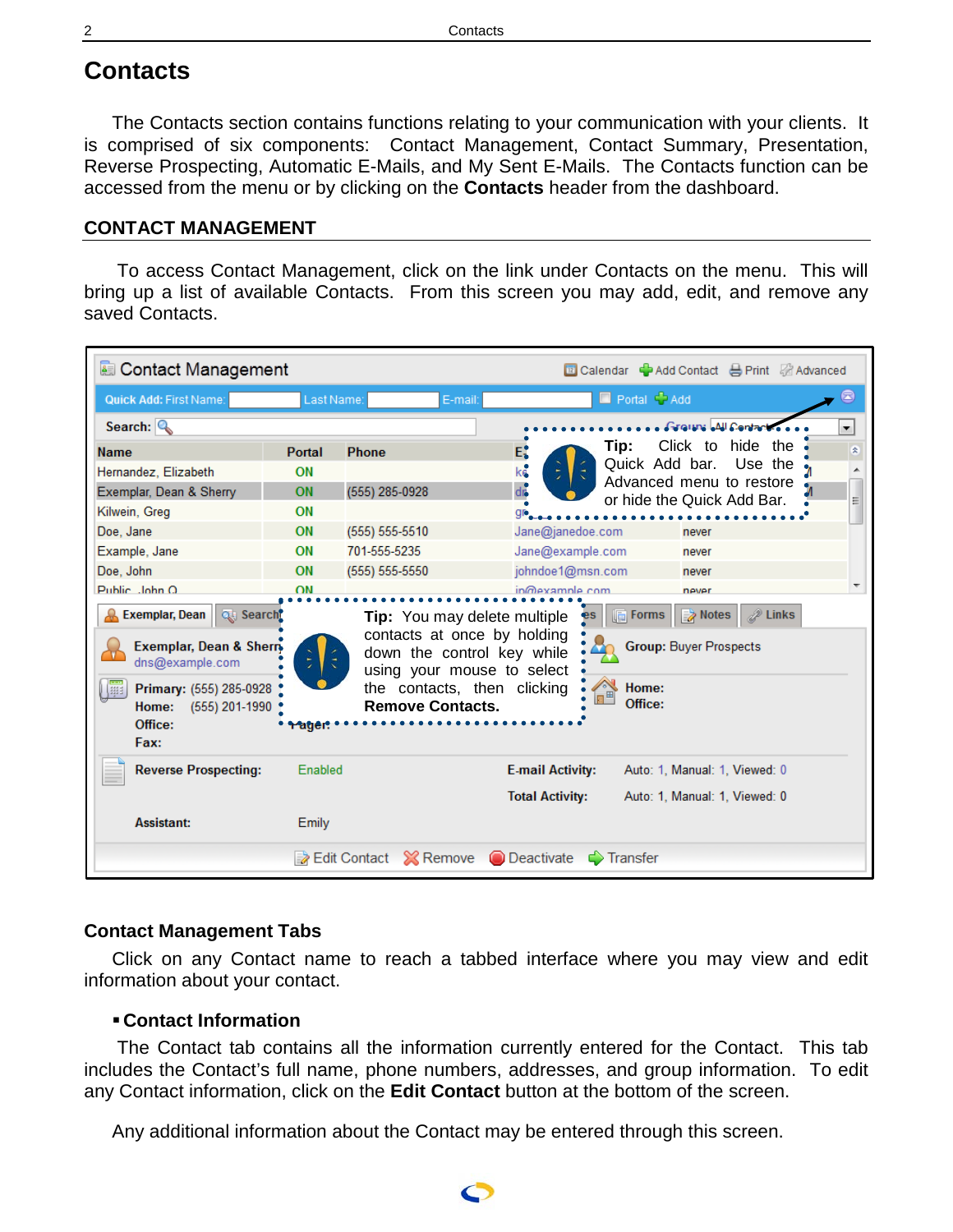Click **Remove** to permanently remove a contact, and if you choose, remove any associated saved searches and automatic e-mail events. It is important to note that removing a saved search removes it from the system entirely – if the search is attached to other contacts as well, it will be removed from their profiles and portals as well.

Click **Deactivate** to temporarily suspend automatic e-mails and suspend access to the customer portal. The automatic e-mail settings will remain in the system, but the contact's email address will be removed so that e-mails are no longer sent. To reinstate the e-mail, click on the automatic e-mail name, add the contact's e-mail address to the recipient list again. When portal access is deactivated, the contact will no longer have the ability to log into the portal. All information (Favorites, Possibilities, Rejects, and all messages) will remain accessible to you, and to reinstate portal access, click **On** on the Portal tab of Contact Management.

Click **Transfer** to transfer the contact to another member from within your office. This will transfer all contact information, a copy of attached saved searches, automatic e-mails as currently configured, messages, active links, notes, and the customer portal with all associated activity. Begin typing a member name to locate the member of your office to whom you would like to transfer the contact.



#### **Searches/Auto E-Mail**

| <b>Searches</b>        | <b>Results</b>                                    | ९ View Totals      |
|------------------------|---------------------------------------------------|--------------------|
| 4 Bedroom with Acreage | View all<br>∸                                     |                    |
| Newer Construction     | View new in the last 24 hours                     |                    |
|                        | View new since 03/23/2012 11:49 PM                |                    |
|                        | Reset time and view new since 03/23/2012 11:49 PM |                    |
|                        | <b>Auto E-mail</b>                                |                    |
|                        | Event Exemplar, Dean<br>dns@example.com           | Add an Auto E-mail |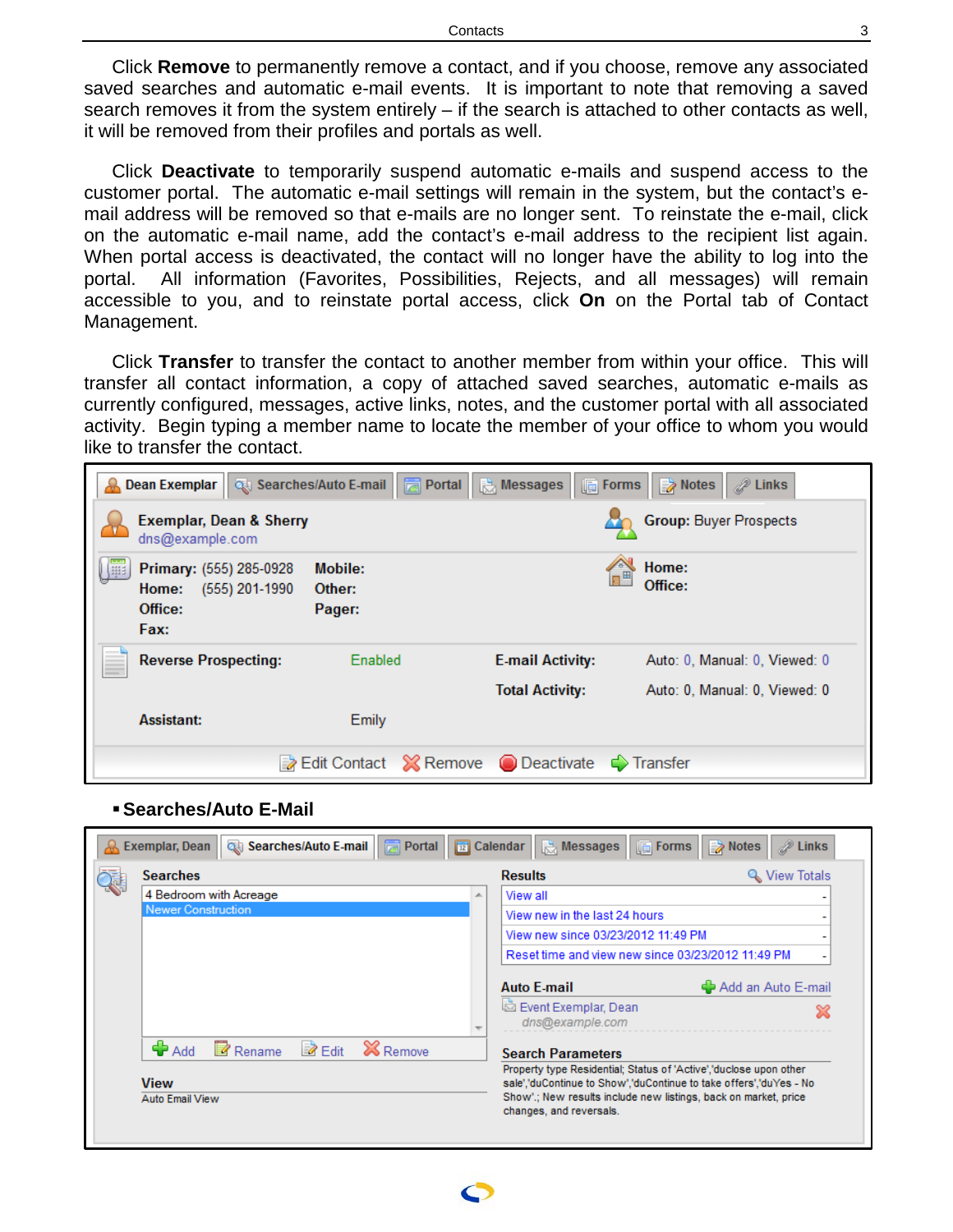Using the Searches/Auto E-Mail tab, you may add, edit, and remove Saved Searches and Automatic E-Mail events. Click on the **Add** button to bring up a pop-up window with a list of saved searches. Choose one or more searches from the list, or create a new search by clicking **Create New Search**. Click **Attach Saved Search(es)** to save and return to the Searches/Auto E-Mail page. To remove a search from a Contact, choose the search from the list and click the **Remove** button. You may also edit a saved search using the **Edit**  button.

Select a search from the Searches list to view its parameters and matching listings. You may view all results, new results from the last 24 hours, or results since you last reset the search time by clicking on the links at the right side of the screen. Click the **Reset time and View New Since** button to update the "View new since" time to the current date and time.

վ Add an Auto E-mail

✖

## Auto E-mail

Event Jane Doe - Auto E-mail expired on 11/12/2010 Extend by 90 days Jane@janedoe.com

You may add an Auto E-Mail event to a selected search by clicking **Add an Auto E-Mail**. You will then have the opportunity to define the Auto E-

Mail properties. You may also edit an existing Auto E-Mail event by clicking on the name of the event, or remove an event by clicking the red X next to the event name. Any event that your Contact has selected to opt out of will be indicated here, along with a link to allow you to opt in the Contact again if necessary. The saved searches that display on this tab will automatically appear on the portal for this contact, if you have set up a portal.

Automatic e-mails will check for new matches to your search and send out those matches each day. The e-mails will continue as long as the recipient is viewing the results, or you may suspend the e-mail at any time. If a recipient has not clicked on an automatic e-mail in ninety days, the e-mail will become inactive, and you will receive notification. A link will appear in Contact Management and on the Contact Summary page where you can extend the automatic e-mail.

# **Portal**

On the Portal tab, view the portal settings for the selected contact. If you have not enabled the client portal for the selected contact, begin by setting up a Username and password. You may type a password or use the link marked **Generate password**. Click **Create Account** to

| <b>Portal Account</b> |                            |                      |
|-----------------------|----------------------------|----------------------|
|                       | Username: Jane Example     |                      |
| Password:             |                            | generate<br>password |
| Confirm:              |                            |                      |
|                       | <b>Create account</b>      |                      |
|                       | <b>√ Send Notification</b> |                      |

finish. Once the portal user has been created, you can set individual portal preferences from this page. For further information on your default portal preferences, please refer to the Preferences portion of the manual.

By default, the Send Notification option is marked, and it will send an e-mail to your contact when you have clicked **Create Account**. To send an e-mail to your contact inviting them to the portal at any other time, click **E-mail Portal Link**. You may modify the default subject and message, and choose if you would like to include the contact's username. You may automatically generate a password for the client and have that new password included in the message as well.

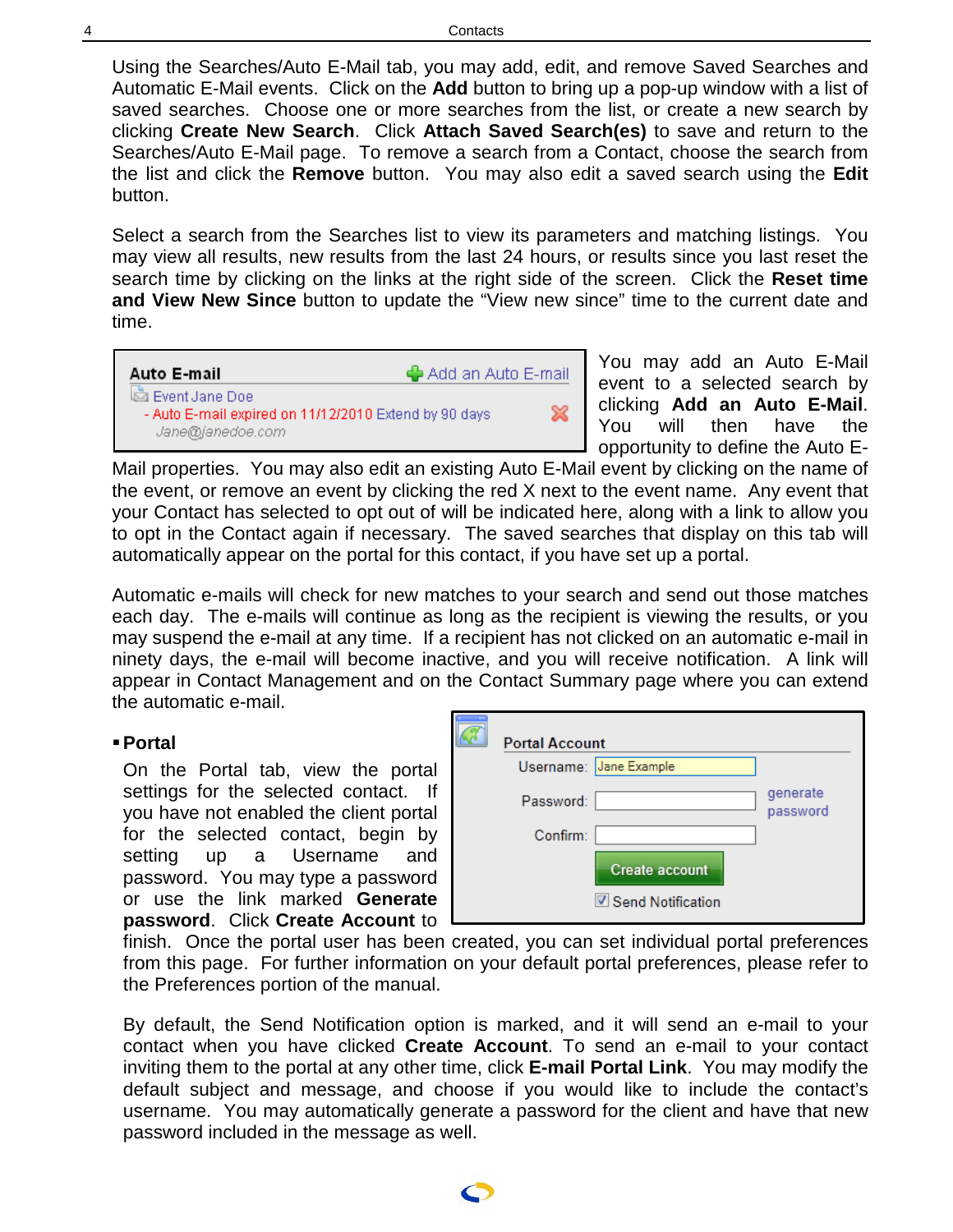| Client Portal: O ON O OFF <b>O</b> View Portal <b>D</b> E-mail Portal Link<br>КÑ<br>Your portal url: http://portal.flexmls.com/demouser |                        |                                      |  |
|-----------------------------------------------------------------------------------------------------------------------------------------|------------------------|--------------------------------------|--|
| <b>Portal Listing Carts</b>                                                                                                             |                        | <b>No Listing Activity Available</b> |  |
| Recommended                                                                                                                             | 0 X                    |                                      |  |
| Favorites                                                                                                                               | 4 X                    |                                      |  |
| Possibilities                                                                                                                           | 2X                     |                                      |  |
| Rejects                                                                                                                                 | 6 X                    |                                      |  |
| Removed                                                                                                                                 | 0 X                    |                                      |  |
| <b>Portal Activity</b><br>Last Login                                                                                                    | 04/23/2012 at 11:53 PM |                                      |  |
| Send a message to me when Exemplar, Dean logs into the portal                                                                           |                        |                                      |  |
| <b>Portal Account</b>                                                                                                                   |                        |                                      |  |
|                                                                                                                                         | change                 |                                      |  |
| Username: Exemplar                                                                                                                      | username               |                                      |  |
| Password: *****                                                                                                                         | change<br>password     |                                      |  |

When your contact has used the portal, the portal tab is where you will view information about the listings that have been marked as favorites, possibilities, and rejects. Click on the links to view the corresponding listings in each cart. If you need to make a change to the listings that are contained in any of the carts, you may do so by clicking on the cart name, and making changes to the preference markings from there. If you wish to clear all items from one of the carts, click on the red X next to the cart name to remove all listings from the cart. A confirmation screen will appear before the listings are permanently removed.

| <b>Portal Settings</b>                           |
|--------------------------------------------------|
| Dashboard                                        |
| Show Saved Searches in the "New Search" menu     |
| <b>Start Position: Default</b>                   |
| <b>List view</b>                                 |
| <sup>1</sup> [1- Residential]                    |
| Use view associated with search/link             |
| List sort                                        |
| ◉ Sort listings by New or Recently Changed first |
| Ise the sort associated with the view            |
| $\nabla$ Detail                                  |
| Report Full Report                               |
| $\nabla$ Tax Info                                |
| <b>■</b> Supplement                              |
| <b>V</b> Documents                               |
| Available Dates                                  |
| ☑ Mortgage Calculator                            |
| $\triangledown$ Photos                           |
| <b>Video(s)</b>                                  |
| <b>▼</b> Virtual Tour                            |
|                                                  |
| Save Settings<br>Cancel                          |

You can customize the information that is available on each client's portal. By default, the customer portal uses the settings you have specified on the Portal Preferences page, accessible under Preferences on the menu. To change the settings for the selected client, click **Change Settings.** On the Portal Settings panel, make your selections and click **Save Settings** to apply the change.

#### **Recommendations**

When viewing the contents of a listing cart for a contact or the search results of a search attached to the contact, you may mark listings as recommended. Click the star next to the smiley face icons to mark a listing as recommended. Once you have marked listings as recommended, a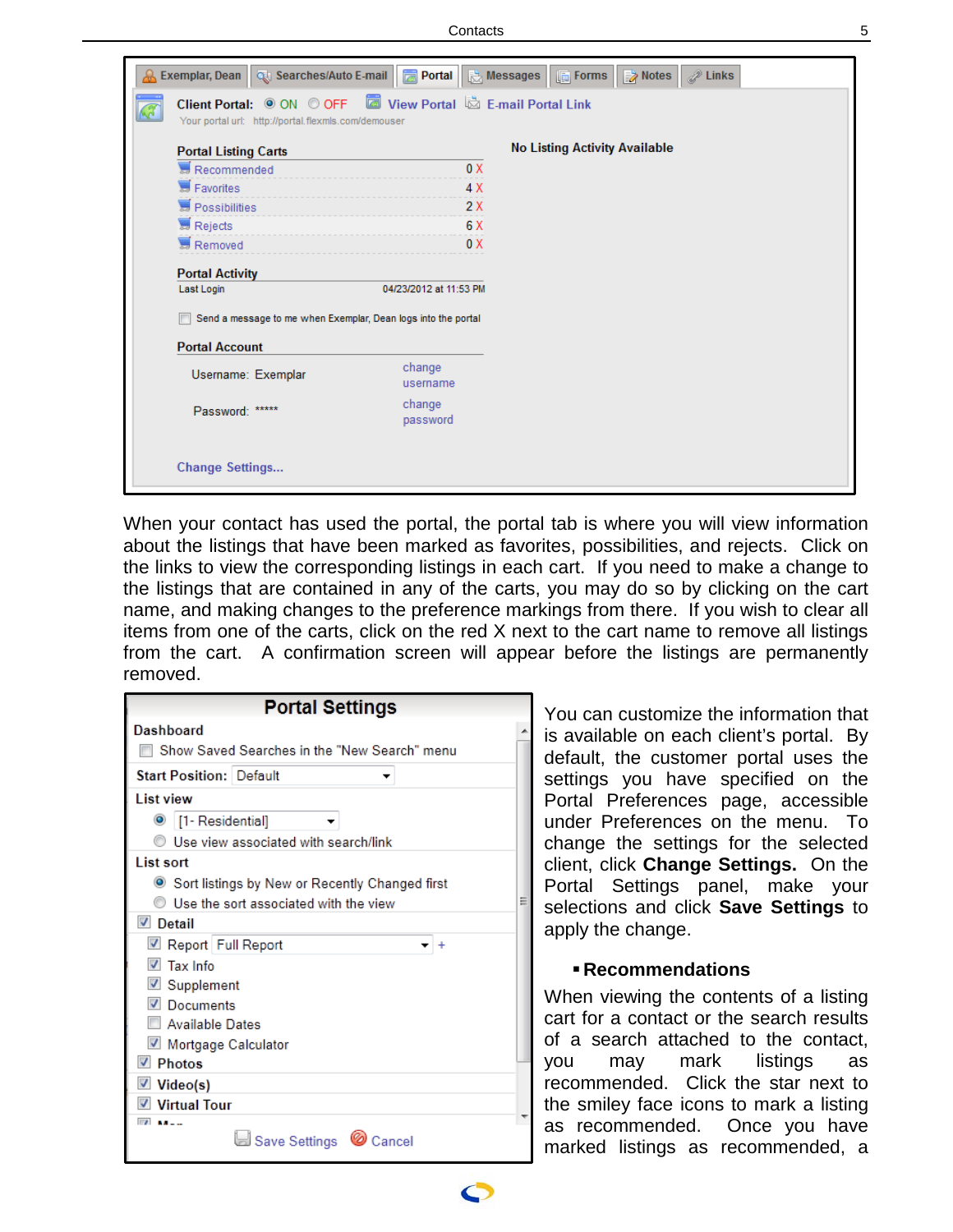new cart will be generated for that contact. You can review your recommendations on the portal tab for the selected contact under Portal Listing Carts, and your contact will see the Recommended cart on the portal dashboard.

|                                                   |           | Search Results for Beth Hernandez <b>All</b>                                                                                                            |            |         |       |  |                                                                                |         |                |  |
|---------------------------------------------------|-----------|---------------------------------------------------------------------------------------------------------------------------------------------------------|------------|---------|-------|--|--------------------------------------------------------------------------------|---------|----------------|--|
| List<br><b>Photos</b><br>Detail<br>Compare<br>Map |           |                                                                                                                                                         |            |         |       |  |                                                                                |         |                |  |
|                                                   | Cart: $5$ | Selected: 0 X Remove & <b>E</b> 2                                                                                                                       |            |         |       |  | - $10 + \text{Sort} \rightarrow \text{View}$ [1-Residential]                   |         | $\blacksquare$ |  |
| ⊟                                                 |           | Price   Status   MLS # Added                                                                                                                            |            |         |       |  | List Price Total SqFt. Total Bedrooms Total Bathrooms Current Price Year Built |         |                |  |
|                                                   |           | $\oplus$ $\oplus$ $\oplus$<br>\$234,000<br>1220 12 Av N<br>Fargo, ND 58102<br>Active / 00-1357 $\blacktriangledown$                                     | 12/02/2011 | 234,000 | 2.500 |  | 2                                                                              | 234,000 |                |  |
| $\overline{2}$                                    |           | $\bigoplus$ $\bigoplus$ $\bigoplus$ $\bigotimes$ $\bigotimes$ 01/21/2011<br>\$208,500<br>4401 SPRUCE LANE<br>Dawson, MN 31742<br>Active / 10-60 $\star$ |            | 208,500 | 1,700 |  |                                                                                | 208,500 |                |  |

To preview your portal, click **View Portal**. This link provides you with an agent-side version of what your client would see. If you need to make changes to the information that appears on your portal, return to the contact management page. For example, use the panel at the right side of the Portal tab to set what tabs of the search results screen are visible on the portal, or use the Links tab to remove any unneeded links from the Portal.

|                      | <b>Customer Portal for Elizabeth Hernandez</b> |                                |     |                                      | <b>U</b> Log Off <b>P</b> Help |
|----------------------|------------------------------------------------|--------------------------------|-----|--------------------------------------|--------------------------------|
|                      | <b>Searches and Reports</b>                    |                                |     | Carts                                |                                |
|                      | <b>Provided Searches</b><br>\$200-300K 3 bed   |                                |     | Recommended                          | 2 Listings                     |
|                      | Colonial 3BR 2BA                               |                                |     | <b>Favorites</b>                     | 3 Listings                     |
|                      | <b>New Listing!</b>                            | 2 New or Changed               |     | <b>Possibilities</b>                 | 3 Listings                     |
|                      |                                                |                                | ×.  | Rejects 1 Changed in 28 Listings     |                                |
| <b>Tiffany Bloom</b> | New Listing!                                   | 10 New or Changed              |     | Removed                              | 0 Listings                     |
|                      | <b>New Listing!</b>                            | 12 New or Changed              |     |                                      |                                |
| R. Bloom and         | <b>New Listing!</b>                            | 2 New or Changed               |     |                                      |                                |
| Company              | <b>Reports</b>                                 |                                |     |                                      |                                |
| <b>Realty</b>        | No reports are available                       |                                |     |                                      |                                |
|                      |                                                |                                |     |                                      |                                |
|                      | <b>Messages</b>                                | <b>Notification Options</b>    | והו | Profile                              |                                |
|                      |                                                |                                |     |                                      |                                |
|                      |                                                |                                |     | Contact Information                  |                                |
|                      |                                                | TRENTOLI FREI LIBERART RESSUEL |     | Elizabeth Hernandez<br>2644 135th St |                                |
|                      |                                                |                                |     | #202                                 |                                |
|                      |                                                |                                |     | Riverdale MN 68421                   |                                |
|                      |                                                |                                |     |                                      |                                |
| Fargo, ND 58104      |                                                |                                |     | Change My Password                   |                                |
| 484-523-0731         |                                                |                                |     |                                      |                                |
| E-Mail               |                                                |                                |     |                                      |                                |
| <b>Web Site</b>      |                                                |                                |     |                                      |                                |
|                      |                                                |                                |     |                                      | Powered by flexmls IDX ®       |

#### **Messages**

The messages tab displays all messages that you have sent to and received from the selected contact. Click to expand a message, or click on a plus sign to expand a full message thread. Reply to messages from your clients, or send follow-up messages from this tab.

| A | Exemplar, Dean           | Q Searches/Auto E-mail   A Portal   A Messages   A Forms   A Notes | $\mathscr{D}$ Links                       |
|---|--------------------------|--------------------------------------------------------------------|-------------------------------------------|
|   | <b>Contact Messages:</b> |                                                                    |                                           |
|   |                          | Send a message to me when Exemplar, Dean logs into the portal      | Write a message to Dean & Sherry Exemplar |
|   |                          | Expand all messages<br>Collapse all messages                       | Search messages                           |
|   |                          |                                                                    |                                           |
|   | Showings                 | To: Dean & Sherry Exemplar                                         | 04/23/2012                                |
|   |                          | I'll pick you up at 9 am tomorrow for our showings.                |                                           |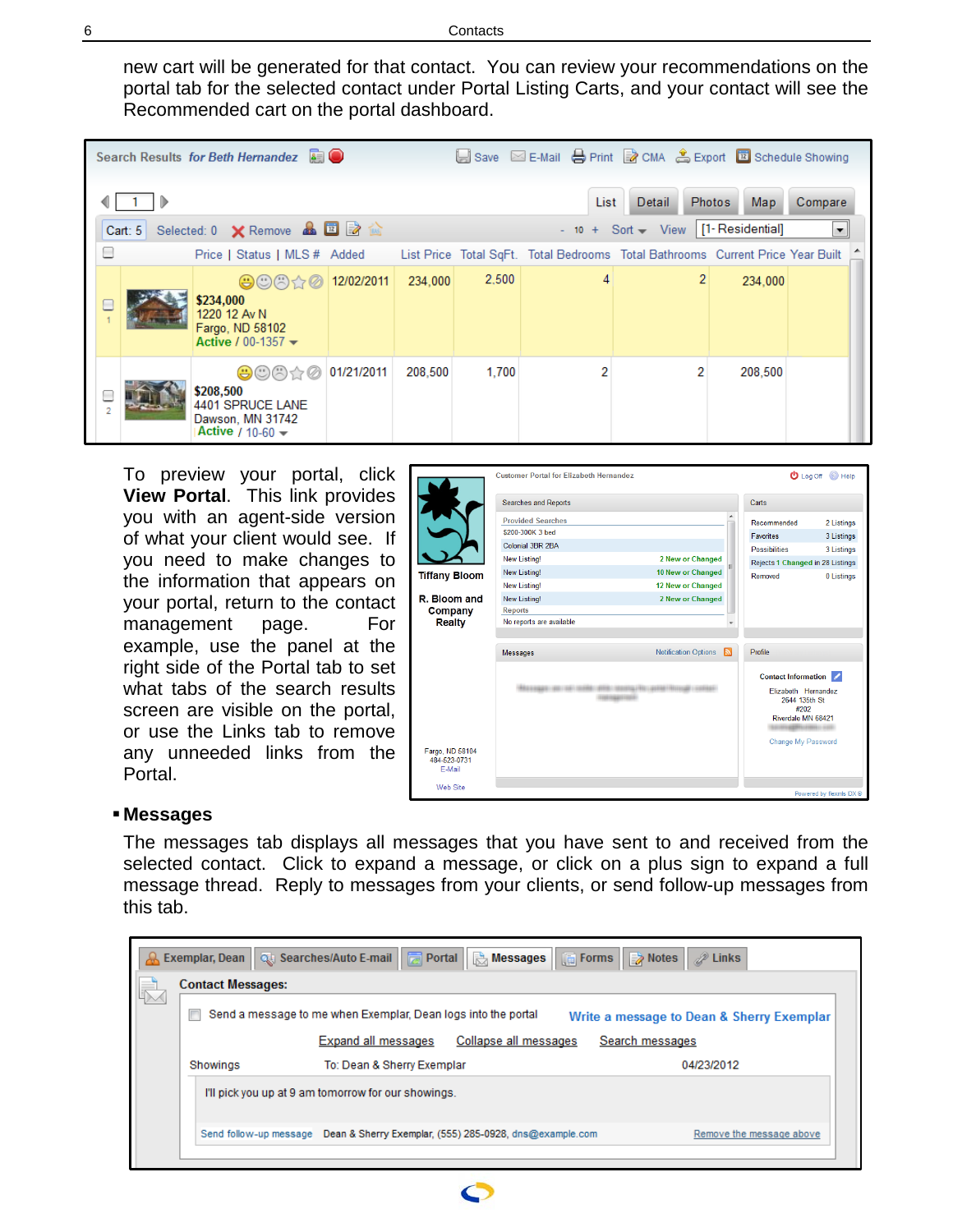- **Forms** If your MLS has forms access, the Forms tab lists all forms associated with the current Contact.
- **Notes** On the Notes tab, enter notes about your contact. The notes will automatically have a time and date stamp applied and will be retained in reverse chronological order for your reference. You may edit or remove any note by clicking on the note to select it, then making your changes.

| A Exemplar, Dean   Qt, Searches/Auto E-mail   a Portal   a Messages   G Forms   a Notes   P Links |                |
|---------------------------------------------------------------------------------------------------|----------------|
| <b>Contact Notes:</b>                                                                             |                |
| Prefers an open floor plan, master bedroom on upper floor.<br>w                                   | Cancel Editing |
|                                                                                                   | ISave Note     |
| $\mathbb{R}$<br>888<br>4/23/2012<br>4:47 PM                                                       |                |
| <b>FRI</b>                                                                                        |                |
| ← Add New ↓ Print                                                                                 |                |

#### **Links**

On the links tab, view all active links for the selected Contact. Click on the name of a link to view its contents. In the description column, view or modify the description of the link that appears on the client portal. For example, a link with a subject Search Results may have a description of 3-Bedroom, 3-Bath in Centennial School District. These links display on the client portal, if you have enabled a portal for the selected contact. To remove these links from the client portal, click on the red X at the end of the row.

| <b>Exemplar, Dean</b>    | Q Searches/Auto E-mail   <mark>★</mark> Portal   ★ Messages   G Forms   ★ Notes |                    | $\mathbb{Z}$ Links              |                                               |
|--------------------------|---------------------------------------------------------------------------------|--------------------|---------------------------------|-----------------------------------------------|
| <b>Contact Links:</b>    |                                                                                 |                    |                                 |                                               |
|                          | <b>Description</b>                                                              | View               | <b>Hit Count Last Viewed At</b> | <b>Sent At</b>                                |
| Search<br><b>Results</b> | New Listing!                                                                    | Auto Email<br>View |                                 | 04/23/2012 at $\approx$<br>$\sim$<br>11:56 PM |
|                          |                                                                                 |                    |                                 |                                               |

#### <span id="page-6-0"></span>**Add Contacts**

| <b>Quick Add:</b> First Name: <b>Jill</b> | Last Name:   Cameron | <b>iillyjc@cameron.com</b><br>TF-mail: |  |
|-------------------------------------------|----------------------|----------------------------------------|--|
|                                           |                      |                                        |  |

To quickly and easily add a contact, simply enter the contact's name and e-mail address in the Quick Add bar, then click the **Add** button to save. All fields must contain information before the Quick Add Contact may be saved. You may choose to enable the client portal immediately by clicking the box marked **Portal**.

To add full contact information, including mailing address and detailed contact information, click **Add Contact**. You may enter multiple e-mail addresses by clicking the **Add** button next to the E-mail field. You may add your Contact to a group and choose whether to enable Reverse Prospecting from this screen.

#### <span id="page-6-1"></span>**Groups**

Contacts may be associated with a group for better organization. To add a Contact to a group, click **Add** to bring up a drop-down list of available groups. Select the group to which you would like to add the Contact, and click **Save Changes** when all groups have been added.

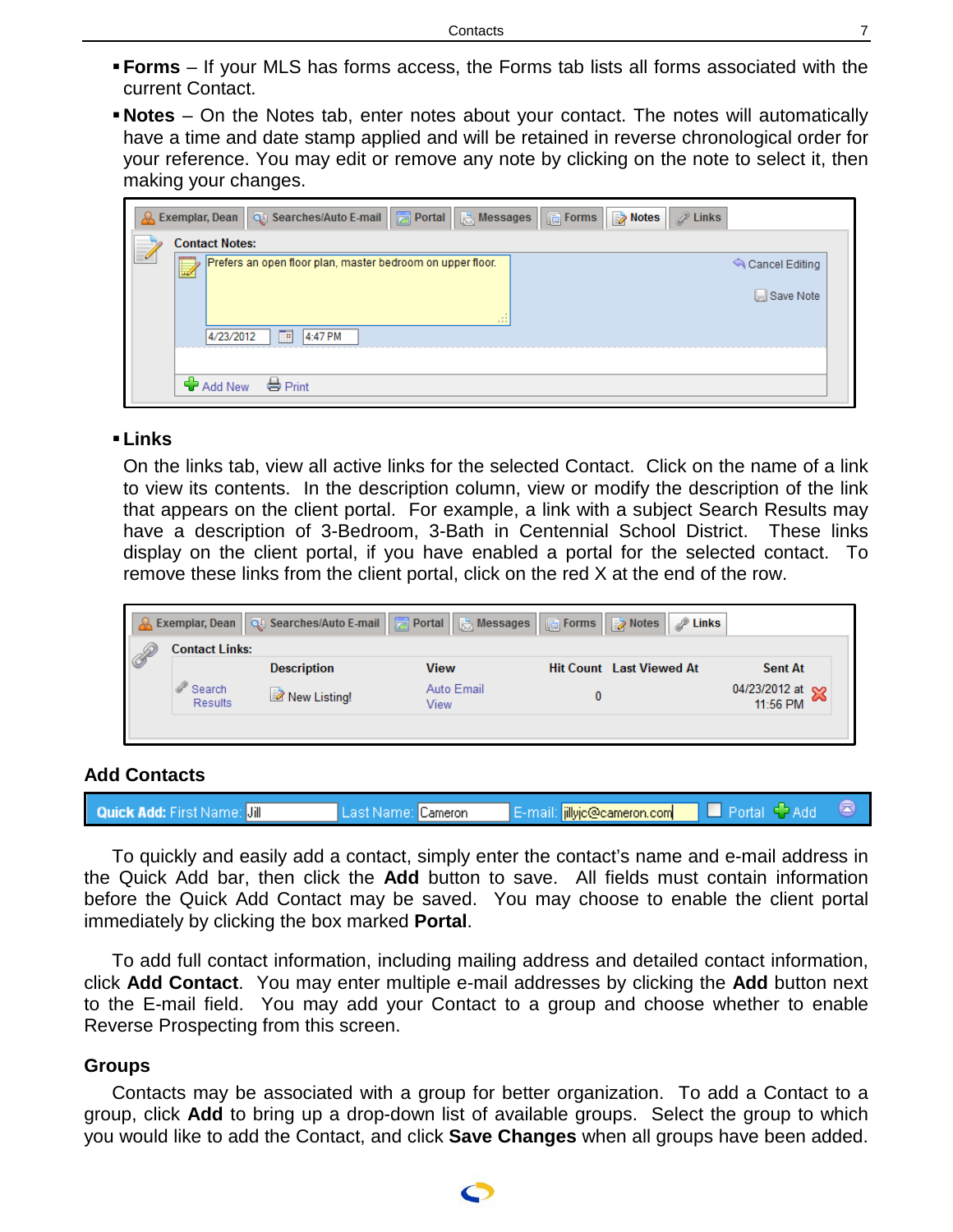Each contact may belong to multiple groups; simply click **Add** to choose additional groups. To remove a group name from a Contact, click the red X button next to the group name.

To add, edit, or remove a group from the Contact Information screen, click **Edit Group List**. The resulting window will list all available groups. To add a new group, click on the **Add New** button and type the name of the group into the Group Name field. Click **Save**. The new group name will now appear in the list of available groups. To edit the name of an existing group, click the **Edit Group** button and a field will appear allowing for a new group name to be entered. To remove any of the group names from the existing list, choose the name of the group from the list and click on the **Remove** button.

## <span id="page-7-0"></span>**Enable Reverse Prospecting**

If you would like to have the searches related to this Contact used in Reverse Prospecting for the rest of the MLS, check the box for Reverse Prospecting. *Only your information will be revealed in the event of a Reverse Prospecting match, not the Contact's information.*

### <span id="page-7-1"></span>**Print**

Click **Print** to print information for one or more Contacts. If no Contacts are selected, the print button will automatically print information for all Contacts.

| <b>A.</b> Print Contact Information             |        |                    |  |  |  |  |
|-------------------------------------------------|--------|--------------------|--|--|--|--|
| Please choose which contacts you wish to print: |        |                    |  |  |  |  |
| Selected Contact Only<br>All Contacts           |        |                    |  |  |  |  |
|                                                 | Cancel | 봉 Print Contact(s) |  |  |  |  |

## <span id="page-7-2"></span>**ADVANCED**



The Advanced button includes the following options:

**Contact Summary –** The Contact Summary report displays activity for Portals, Messages, e-mails, and searches for each contact. This report is also accessible from the main Contacts menu.

**Import Contacts -** Click **Import Contacts** to upload an existing address book onto the flexmls system. Use the **Browse** button to locate your address book, select the delimiter used, then click **Upload File** to complete the transfer.

**Export Contacts -** You may export your contact

information into a Comma Separated Values file. Choose your preferred method of opening the file, then click **OK** to proceed.

**Create Portal Accounts –** Click here to generate portal accounts for all contacts. Usernames and passwords will be created for each saved contact.

**Create Portal Accounts with Notification –** Click here to generate portal accounts for all contacts, and send e-mail notifications of the portal to all contacts. Usernames and passwords will be created for all saved contacts, and the default e-mail that you have set up in your portal preferences will be sent to all contacts.

**Show/Hide Quick Add -** Use this button to toggle between showing/hiding the Quick Add bar. You may also hide the Quick Add bar using the  $\Box$  icon at the right edge of the Quick Add bar.

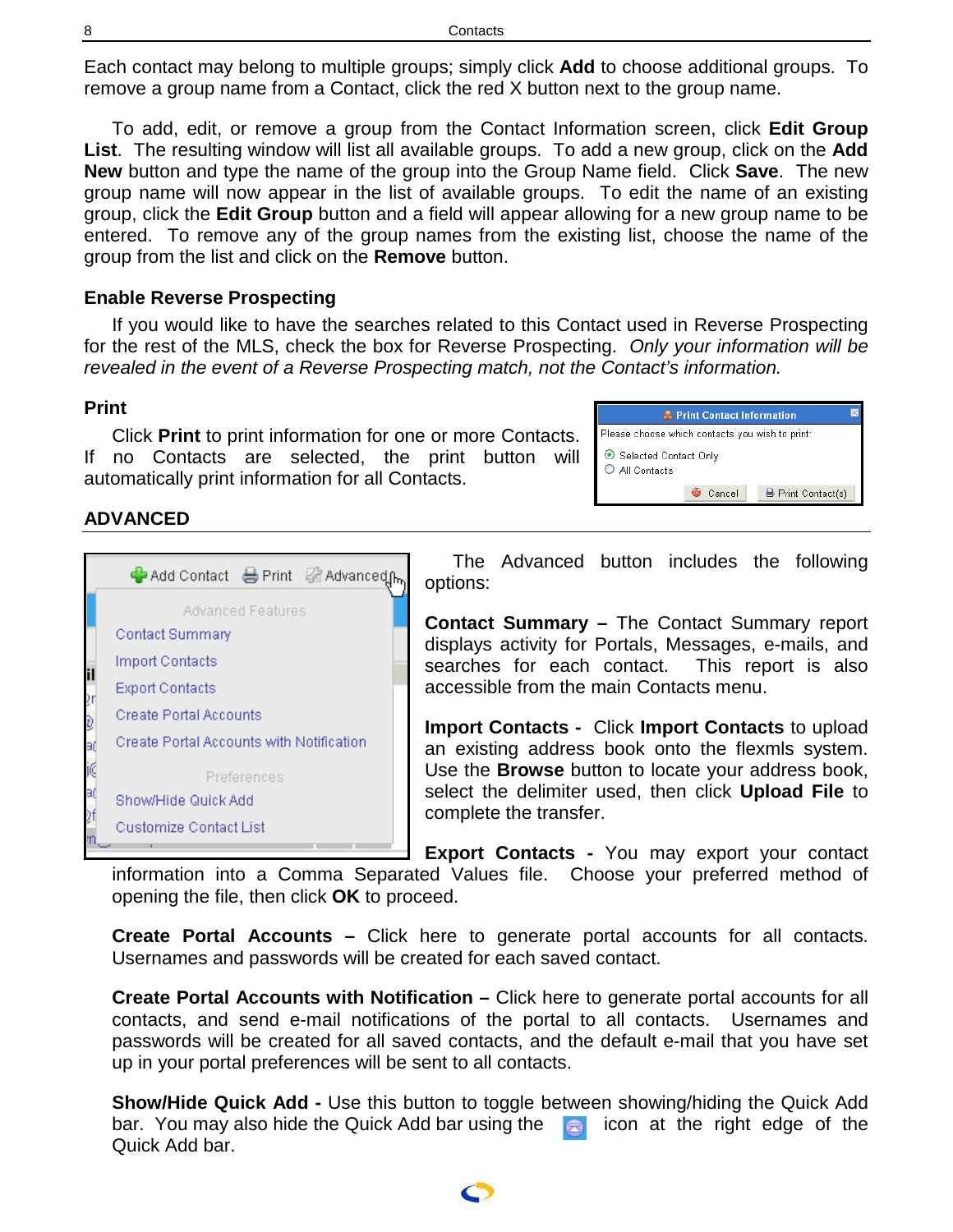# <span id="page-8-0"></span>**Customize Contact List –**



Customize which columns appear in the contact list on the contact management page. You may choose to add columns regarding Portal activity for example, or e-mails. Columns that are not currently in use will display with a green plus sign next to them. Click the green plus sign to add the column. To remove a column from the contact list, click on the red x next to the column name. Below, click on the arrows to adjust the position of the column left or right. Please be aware, adding too many columns may make the contact list difficult to read, according to your screen size.

## <span id="page-8-1"></span>**CONTACT SUMMARY**

The Contact Summary report is designed to give a quick, overall view of activity related to your Contacts in flexmls Web. You may choose to display all Contacts or any group of Contacts by using the drop-down list at the top of the screen. The resulting report will show you the display name, phone number, and information about portal activity, e-mails, and attached Searches. You may sort by any blue column header, so for example, by Display name, or the number of new Favorites marked on the customer Portal.

| ᇦ<br><b>Contact Summary Report</b>                                                                        |       |     |                           |                       |                                                 |                       | Print                 |          |             |         |                                    |    |                   |
|-----------------------------------------------------------------------------------------------------------|-------|-----|---------------------------|-----------------------|-------------------------------------------------|-----------------------|-----------------------|----------|-------------|---------|------------------------------------|----|-------------------|
| Prepared Thursday, February 10, 2011 10:11 AM<br>Show Contact Group:   -- All Contacts --<br>$\checkmark$ |       |     |                           |                       |                                                 |                       |                       |          |             |         |                                    |    |                   |
|                                                                                                           |       |     | Portal                    |                       | <b>Favorites Possibilities Rejects Messages</b> |                       |                       |          | Sent E-mail |         |                                    |    | Auto<br>E-mail    |
| <b>Display Name</b>                                                                                       | Phone |     | <b>Status Last Login</b>  | New /<br><b>Total</b> | New / Total                                     | New /<br><b>Total</b> | New /<br><b>Total</b> |          |             |         | Saved<br>Auto Manual Viewed Search |    | <b>Opt Status</b> |
| Allan Hill                                                                                                |       | ON  | Never                     | 0/0                   | 0/0                                             | 0/0                   | 1/1                   | $\circ$  | $\Omega$    | $\circ$ |                                    |    |                   |
| Amanda Hillen                                                                                             |       | ON  | 08/25/2010 at<br>12:36 PM | 0/0                   | 0/0                                             | 0/0                   | 0/0                   | 0        | $\Omega$    |         | 0 Moorhead<br>Condos               | In | Active            |
| Andrew Wang                                                                                               |       | ON  | 02/15/2011 at<br>08:54 PM | 0/3                   | 0/0                                             | 0/0                   | 0/0                   | $\Omega$ | $\Omega$    | $\circ$ |                                    |    |                   |
| Andy (fbs test)                                                                                           |       | ON. | 06/23/2010 at<br>12:44 AM | 0/12                  | 0/13                                            | 0/3                   | 0/0                   | $\circ$  | $\Omega$    |         | 0 flexmls test<br>(andy)           | In | Expired           |
| Jane Smith                                                                                                |       | ON  | 04/10/2009 at<br>08:13 AM | 0/6                   | 0/21                                            | 0/151                 | 0/2                   | $\circ$  | $\mathbf 0$ | $\circ$ |                                    |    |                   |

The Display Name is a hyperlink to the Edit Contact screen, or you may click on any the envelope icon to open your local e-mail client to send a message to that address. The Portal section of the report displays the status of the portal – whether the portal is turned on for each Contact. Next to that, the date and time that the Contact last logged into the portal will display, followed by columns to review the number of listings that have been marked as Favorites, Possibilities, and Rejects. In each of those columns, the number under **New** represents new activity in the last 72 hours.

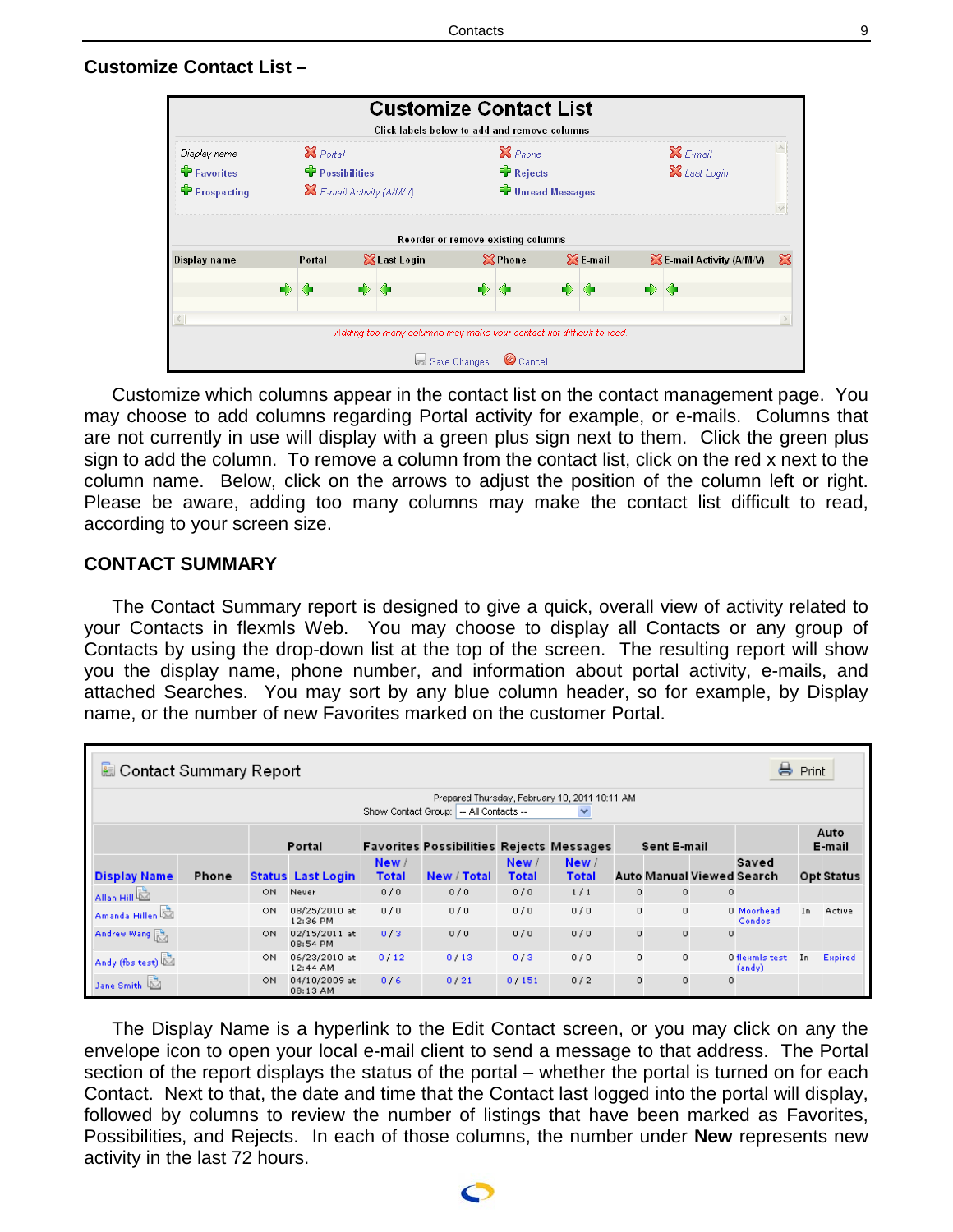The Sent E-mail section of the report contains information about your e-mail correspondence with your Contacts. The column marked **Auto** will reflect how many Automatic e-mails have been sent to the Contact in the last thirty days, **Manual** is the number of manual e-mails you have sent to this Contact in the last thirty days, and **Viewed** displays the number of times those links have been clicked on and viewed. Click on any number to view the listing content that was contained in the e-mails.

Any Saved Searches attached to a Contact appear as hyperlinks on this report. Click on a link to open the saved search and view and edit its criteria. If your MLS preferences allow contacts to opt out of e-mails, the Opted column will show whether a Contact is currently accepting messages generated from that search's e-mail event. If a Contact has opted out of an event by mistake, you may reactivate the event by clicking the **Opt In** link.

The Status column will show the current status of the e-mail event. If an automatic e-mail has expired, you can click on the Expired link to extend the e-mail for an additional 90 days.

#### <span id="page-9-0"></span>**PRESENTATION**

The flexmls™ Presentation allows you to bring together, in one place, different reports from flexmls Web for a more complete presentation to your clients. The editor is focused on presentations to sellers (a listing presentation) and allows you to combine a CMA, a closing

cost estimate (CCE), as well as documents and web sites you've entered into your Profile.

First, name your presentation and select a Contact. In the upper left corner, you can name your presentation and select a Contact or add a new Contact for whom you are creating the presentation.

Next, add Content. The content for your presentation is listed in the frame on the right side of the screen under the Presentation Content tab. The Presentation includes default placeholders for a CMA and Closing Cost Estimate.

| My Presentation                                               |           | For Jane Seller                                          | ٠<br><b>B</b> New               | E-mail                         | <b>Preview</b>                          | <b>Save</b>               |
|---------------------------------------------------------------|-----------|----------------------------------------------------------|---------------------------------|--------------------------------|-----------------------------------------|---------------------------|
| Closing Cost Estimate                                         |           |                                                          |                                 | Presentation Content   S Print |                                         | $\bigcirc$ Help           |
| Jane Seller                                                   |           |                                                          | ٠<br><b>D</b> New               | Closing Cost Estimate          |                                         | X                         |
|                                                               |           | <b>Z</b> Edit CCE                                        |                                 | <b>CMA</b>                     |                                         | $\boldsymbol{\mathbb{X}}$ |
| <b>Closing Cost Estimate</b>                                  |           |                                                          | ۸                               | $\rightarrow$ Document         |                                         | $\boldsymbol{\mathbb{X}}$ |
| Name:*<br>Jane Seller                                         |           |                                                          |                                 |                                |                                         |                           |
| <b>Estimator Details</b>                                      |           |                                                          |                                 |                                |                                         |                           |
| Buyer:                                                        |           | Seller:                                                  |                                 |                                |                                         |                           |
| <b>Property Address:</b><br>111 Mercury St<br>Fargo, ND 58103 |           | Contract Sales Price:<br>Contract Date:<br>Closing Date: | \$0<br>07/26/2006<br>07/29/2006 |                                |                                         |                           |
|                                                               |           | Property Tax:                                            | \$0 per year                    |                                |                                         |                           |
|                                                               |           | Special Assessments:                                     | \$0 per year                    |                                |                                         |                           |
|                                                               |           | Special Tax District:                                    | \$0 per year                    |                                |                                         |                           |
|                                                               |           | Homeowner Hazard<br>Insurance:                           | \$0 per year                    |                                |                                         |                           |
|                                                               |           | HOA Fee:                                                 | \$0<br>per month                |                                |                                         |                           |
| Summary of Buyer's Transaction                                |           | <b>Summary of Seller's Transaction</b>                   |                                 |                                |                                         |                           |
| <b>Gross Amount Due From Buyer</b>                            |           | <b>Gross Amount Due To Seller</b>                        |                                 |                                |                                         |                           |
| Contract sales price                                          | \$199,800 | Contract sales price                                     | \$199,800                       |                                |                                         |                           |
| Personal property                                             | \$10,000  | Personal property                                        | \$10,000                        |                                |                                         |                           |
| Settlement charges (see form)                                 | \$3,957   |                                                          |                                 |                                |                                         |                           |
| Gross Amount Due From Buyer                                   | \$224,057 | Gross Amount Due To Seller                               | \$220,100                       |                                |                                         |                           |
| Amounts Paid By Or In Behalf Of Buyer                         |           | <b>Reductions In Amount Due To Seller</b>                |                                 |                                |                                         |                           |
| Deposit or earnest money                                      | \$1,500   | Excess deposit                                           | \$2,000                         | Add new Document               | $\checkmark$                            | $\bigoplus$ Add           |
| Principal amount of new loan(s)                               |           | Settlement charges (see form)                            | \$5,994                         |                                | Demo Marketing3                         |                           |
| Existing loan(s) taken subject to                             |           | Existing loan(s) taken subject to                        |                                 |                                | PLEASANT APPR-INSP SV                   |                           |
|                                                               |           | Payoff of first mortgage loan                            |                                 |                                | 1333 MICHAEL CIRCLE<br>TUPELO, MS 38801 |                           |
|                                                               |           | Payoff of second mortgage loan                           |                                 | 555-555-5555                   | http://www.flexnis.com                  |                           |
|                                                               |           |                                                          |                                 |                                |                                         |                           |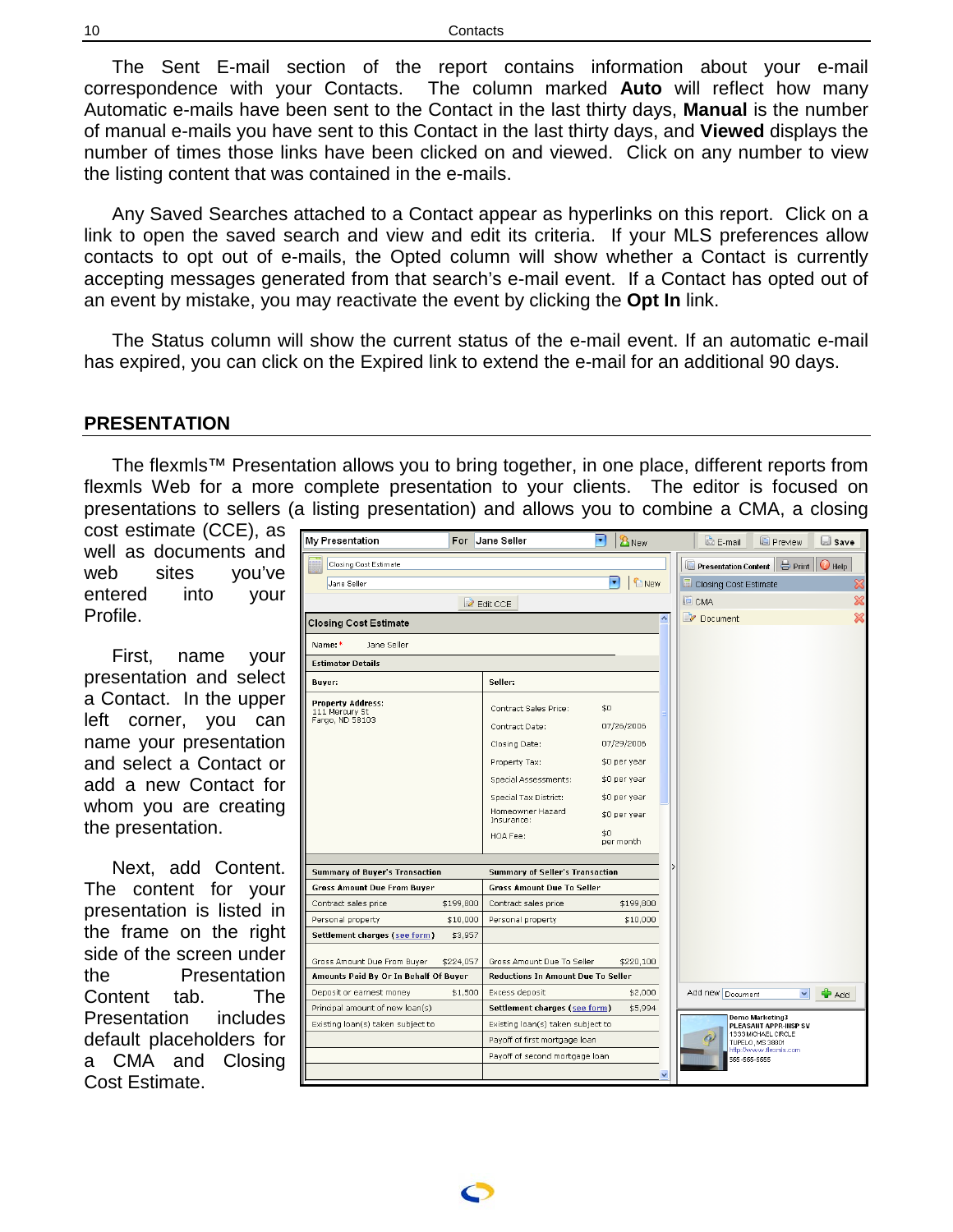### <span id="page-10-0"></span>**CMA**

To add a CMA, select the **CMA** link on the Presentation tab. (It is selected by default.) In the left frame (the main window), you can either click on the blue drop-down arrow to select an existing CMA or you can click on the **New** button to start a new CMA. If you click the **New** button, you may do a full search to find comps, and then you will be given an opportunity to go directly into the CMA function. When you are finished, be sure to save your CMA.

## <span id="page-10-1"></span>**Closing Cost Estimate (CCE)**

To add a Closing Cost Estimate, select the **Closing Cost Estimate** link on the Presentation tab. In the left frame (the main window), you can either click on the blue dropdown arrow to select an existing CCE or you can click on the **New** button to start a new CCE. If you create a new CCE, be sure to save it before proceeding.

## <span id="page-10-2"></span>**Documents**

You can add a new document to your Presentation in the lower right corner of the editor (just above your profile) by selecting the "Document" type and clicking the **Add** button.

In the main frame, you'll now have the opportunity to either select an existing document or add a new document or PDF file.

To add a new document, click the **New** button and a light word processor will appear (Click the wrench icon to see a more advanced toolbar for the word processor) where you can enter and format your new document. When you are done creating your Document **A** PDF Type document name or pick from list] ٠ ∃ New

Add new | Document

v

ਵੰ Add

| Document                                                                                       |  |
|------------------------------------------------------------------------------------------------|--|
| Type document name or pick from list] $\bullet$ $\bullet$ $\bullet$ Save $\circledcirc$ Cancel |  |
| VB/U  ≣≣≣≣ Tg Og<br>Arial<br>8 pt                                                              |  |
|                                                                                                |  |
| Arial                                                                                          |  |
| <mark>≣膏膏■│扫扫使使│ 「q Qq A │ ─ ∞ Q</mark> ⊞ ◇│                                                   |  |
| <i>@</i> ▌▞▚ <u>ᢣ</u> ⊟▌▞▝▞▕▏▥▏@▌▞▚▞▕⊡ ⊞                                                       |  |

document, click the **Save** button. For example, you might like to add a personal or firm résumé, a marketing calendar, information about your approach to pricing and selling homes, or other key pieces for making your listing presentation.

## **Use the Same Documents for Multiple Presentations**

Once you create a personal or firm résumé and save it as a document, you can use it in multiple presentations simply by selecting it from the available documents.

#### **Drag and Drop to Reorder Content**

To change the order of the Presentation, click on the content you want to move, hold down the mouse, and drag the content to the desired position in the Presentation.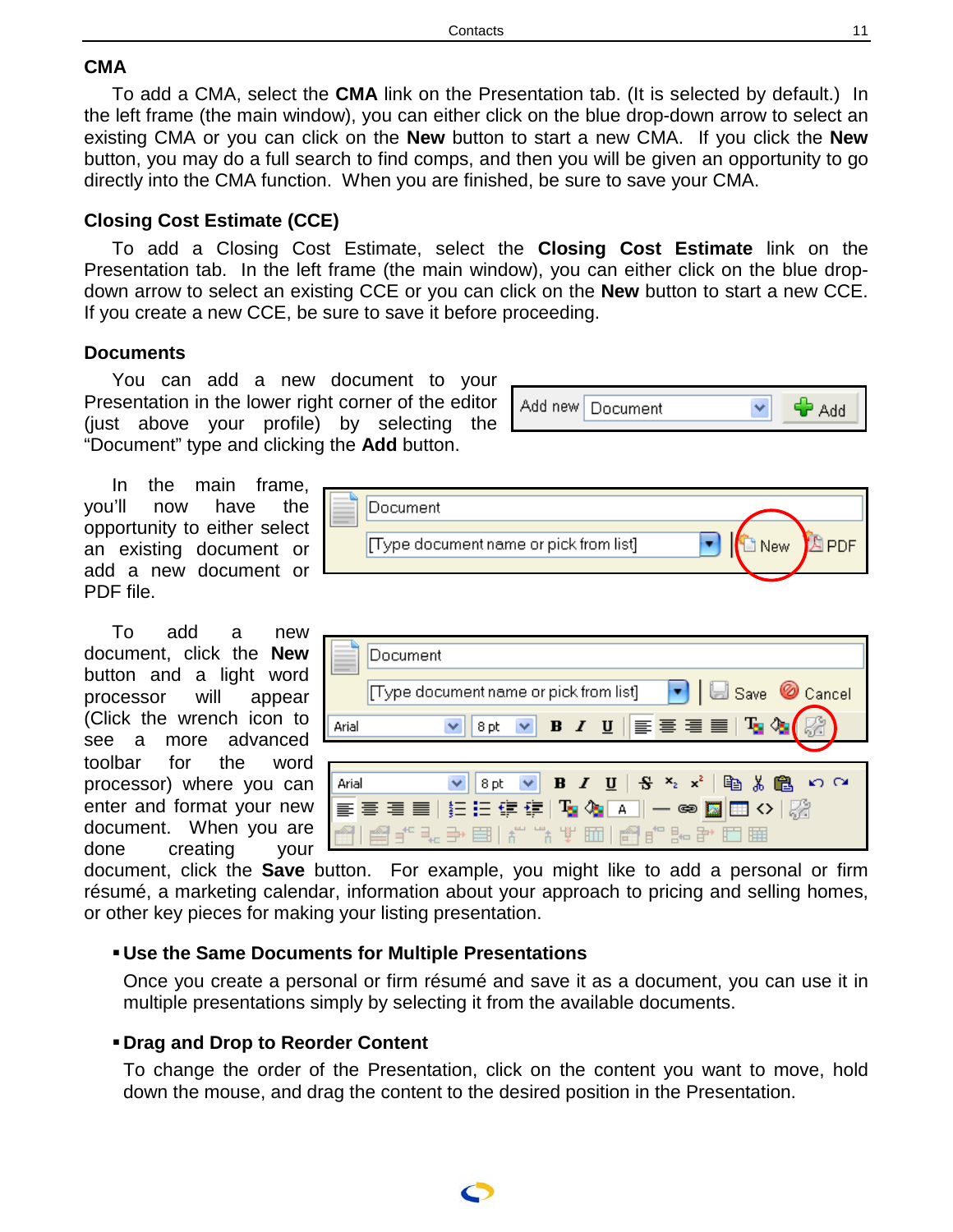## **Collapse Right Frame**

If you need more space when creating your CMA or CCE, click on the border between the main and right frames and the right frame will collapse making the main frame larger.

## <span id="page-11-0"></span>**E-Mail Presentation**

The best way to show clients the Presentation is to e-mail it to them by clicking on the **E-mail** button in the upper right corner. Your clients will be sent a link that



will open up the Presentation in their web browser. To see what your clients will see, click on the **Preview** button.

### <span id="page-11-1"></span>**Print Presentation**

You can print the presentation using the Print tab next to the Presentation Content tab. Select the sections of the presentation you would like to print and click the print button. Please note, the print tab currently only displays the CMA, CCE and text documents loaded into the presentation. PDFs and other web sites are not printable along with this other content.

| Presentation Content   Print   O Help |                         |  |  |  |  |
|---------------------------------------|-------------------------|--|--|--|--|
| $\boxdot$ Cover Letter                |                         |  |  |  |  |
|                                       | ☑ Closing Cost Estimate |  |  |  |  |
| ⊠ сма                                 |                         |  |  |  |  |
|                                       | 号 Print selected items  |  |  |  |  |

Before closing the Presentation editor, be

sure to click the **Save** button in the upper right corner. If you created new content (a CMA, CCE, or document) through the Presentation editor, you also need to save each of those separately. The system is designed to prompt you to save all content, so please pay attention to the prompts.

#### <span id="page-11-2"></span>**REVERSE PROSPECTING**

The Reverse Prospecting module is designed to match potential buyers with your listings. The function starts by taking a particular listing and searching through all Saved Searches in the MLS that have Contact names attached to them to see if any of the searches match this listing. Once a match is returned, the name of the MLS member that has set up the search and Contact will be returned in the search results. The names of the Contacts themselves are not displayed.

Please note, the Reverse Prospecting function will only process searches with Contact names that have been specified in Contact Management to be eligible for Reverse Prospecting. This is done by each user on a per Contact basis. If you wish to have your Contact searches available for Reverse Prospecting, be sure that you have checked the **Enable Reverse Prospecting** box for each Contact name.

To run a Reverse Prospecting search, click on the **Reverse Prospecting** link under Contacts on the menu.

| <b>Reverse Prospecting</b><br>Please choose one or more of your listings below to reverse prospect. |                              |  |                                           |       | <b>Run Reverse</b><br>Prospecting |
|-----------------------------------------------------------------------------------------------------|------------------------------|--|-------------------------------------------|-------|-----------------------------------|
|                                                                                                     | Select List # Status Address |  |                                           |       |                                   |
| M                                                                                                   |                              |  | 06-812 Active 1212 WEST NORTHEASTERN WAY  | Fargo | ΝD                                |
| ▿                                                                                                   |                              |  | 06-813 Active 2424 EAST SOUTHWESTERN BLVD | Fargo | ΝD                                |

All listings under your control will appear. Check the listings for which you would like to have the system search for a matching Contact and click the Run Reverse Prospecting button to return matches. If there are any matches for those listings, the MLS members who entered in the search and Contact name will be returned as a match.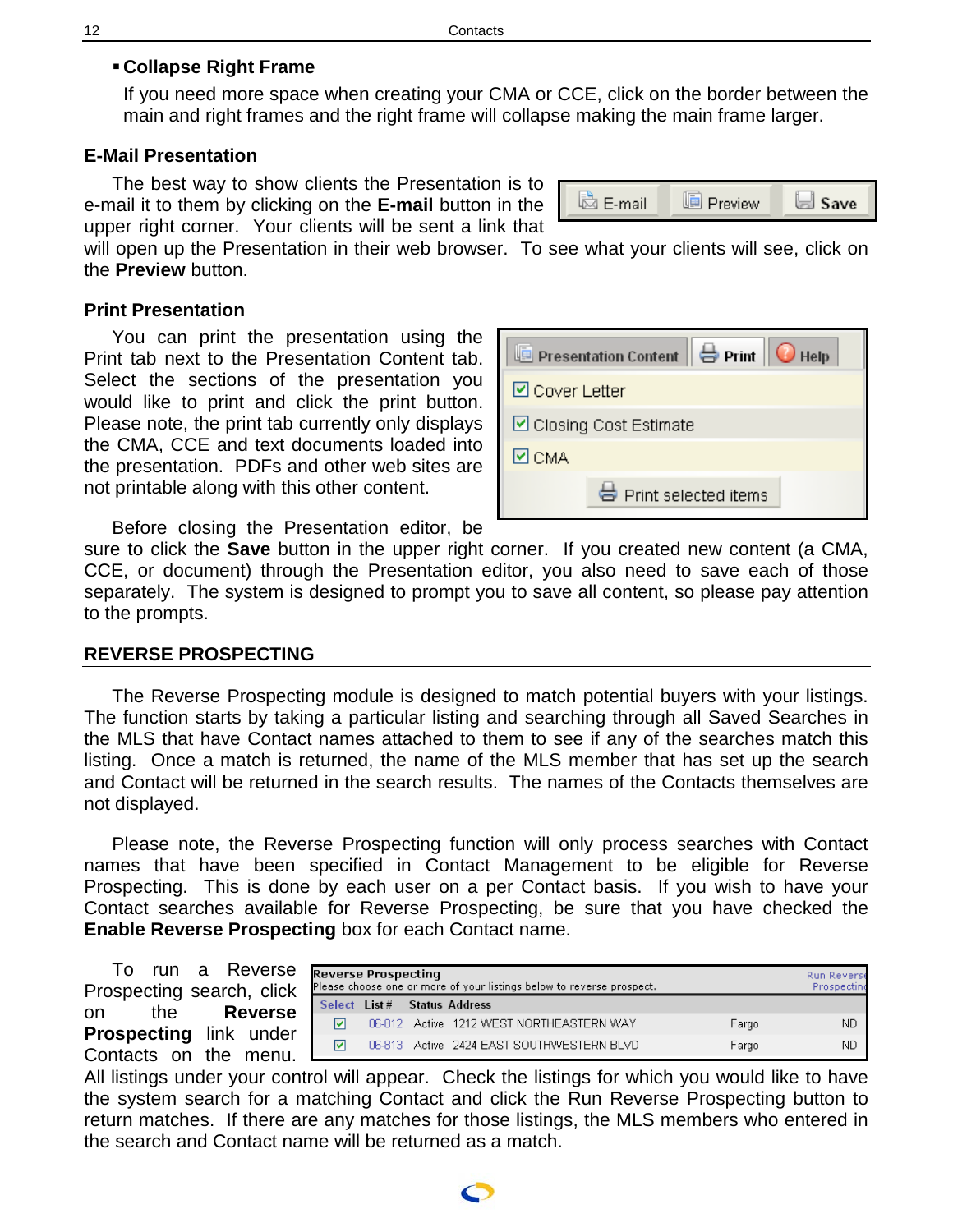#### <span id="page-12-0"></span>**AUTOMATIC E-MAILS**

The Automatic E-mail function takes the concept of tracking matches to saved searches one step further. The system will automatically check for new matches to your search criteria and send out an e-mail to alert you to new matches.

In order to set up an E-mail Prospecting event, a saved search must be created. See the sections on Search Functions and Search Results for more information on saving searches.

Once the search has been saved, you have several options on where to begin your automatic e-mail. First, on the Contact Management page, each contact has a tab marked Searches/Auto E-Mails. On this tab, click **Add an Auto E-mail** to set up an e-mail for the selected contact and Saved Search.

|                                             |   | <b>C</b> Searches/Auto E-mail <b>n</b> Portal   <b>R</b> Messages   <b>C</b> Forms   2 Notes                                             |
|---------------------------------------------|---|------------------------------------------------------------------------------------------------------------------------------------------|
| <b>Searches</b>                             |   | <b>Results</b><br>& View Totals                                                                                                          |
| 4 Bedroom with Acreage                      | 未 | View all                                                                                                                                 |
| <b>Newer Construction</b>                   |   | View new in the last 24 hours                                                                                                            |
|                                             |   | View new since 03/23/2012 11:49 PM                                                                                                       |
|                                             |   | Reset time and view new since 03/23/2012 11:49 PM                                                                                        |
|                                             |   | Add an Auto E-mail<br><b>Auto E-mail</b>                                                                                                 |
|                                             |   | Event Exemplar, Dean<br>dns@example.com                                                                                                  |
| $\lambda$ Edit<br>X Remove<br>Add<br>Rename |   | <b>Search Parameters</b>                                                                                                                 |
| <b>View</b>                                 |   | Property type Residential; Status of 'Active', 'duclose upon other<br>sale','duContinue to Show','duContinue to take offers','duYes - No |
| <b>Auto Email View</b>                      |   | Show'.: New results include new listings, back on market, price<br>changes, and reversals.                                               |

Or, you may click on **Automatic E-mails** under Contacts on the menu. A screen with a list of all your saved searches will appear. Choose the saved search that you want to use to set up an automatic e-mail and click **Edit**.

The Edit Prospecting Event screen appears. Begin by typing a name for the event. Typically, the name of a client and/or some description of the search are good event names.

| <b>Edit Prospecting Event</b>                                 |                                                                       |                                                                                                                                                                                     |  |  |
|---------------------------------------------------------------|-----------------------------------------------------------------------|-------------------------------------------------------------------------------------------------------------------------------------------------------------------------------------|--|--|
| <b>General Prospecting Event Options</b>                      |                                                                       |                                                                                                                                                                                     |  |  |
| Event name                                                    | Dane Doe Residential                                                  |                                                                                                                                                                                     |  |  |
| Send notification of new listings to                          |                                                                       | $\vee$ You (sender) $\vee$ Selected contacts $\Box$ Listing member                                                                                                                  |  |  |
|                                                               |                                                                       | $\triangledown$ Send an e-mail to you when one of the recipients views the new listing(s)                                                                                           |  |  |
| <b>Create New Contact</b>                                     | <b>Available Contacts</b>                                             | Recipient List (names in red have opted-out of<br>email)                                                                                                                            |  |  |
| Name:<br>E-Mail:<br>Add New Contact >>                        | Barney Rubble<br><b>Fred Flintstone</b><br>Jane Doe<br>Joe Black      | Jane Doe<br>Jane@janedoe.com                                                                                                                                                        |  |  |
|                                                               | Joe Johnson<br>Joe Sample<br>John Doe<br>Larry Waasdorp<br>Test Buyer | <b>Tip:</b> If you would like to screen<br>the e-mails before they are sent<br>your clients, set up the<br>to<br>automatic e-mail to send only to<br>you. You may then forward only |  |  |
|                                                               | Add >⊁                                                                | the most applicable listings.                                                                                                                                                       |  |  |
| Schedule: Please choose a schedule for this prospecting event |                                                                       |                                                                                                                                                                                     |  |  |
| days<br>$\cup$ Monthly:                                       | $1st \vee$ day of each month                                          | ⊙Weekly: Munday LJMonday LJTuesday LJWednesday LJThursday LJFriday LJSaturday   All                                                                                                 |  |  |

Choose the contacts who will receive the e-mails automatically when new matches are entered into the system. You can choose to receive the e-mails yourself (recommended) as well as Selected Contacts (your clients), or the Listing Member. If you intend to proof the emails before forwarding to others, be sure to only check yourself on that list. Also, choose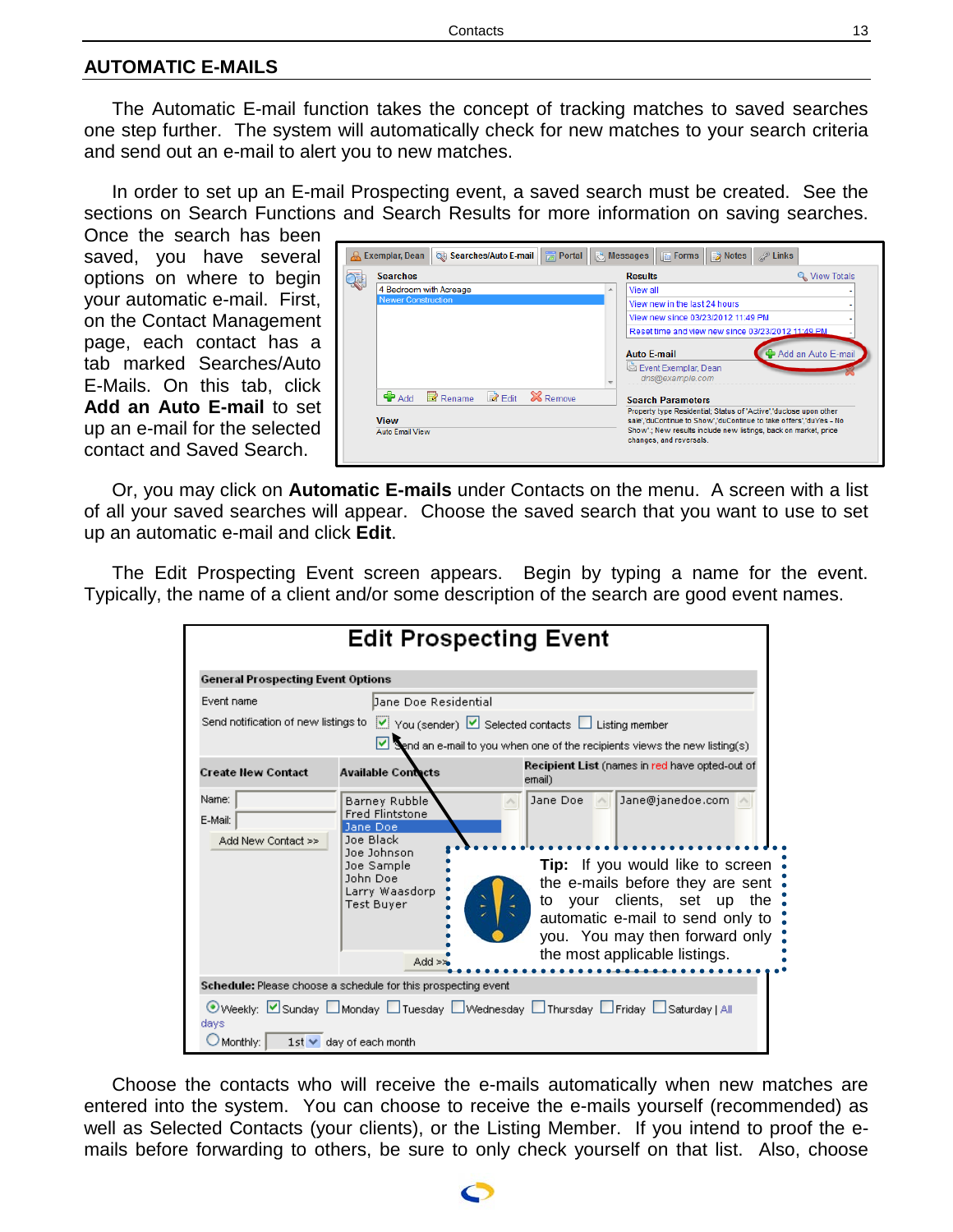whether you would like to receive an e-mail notification the first time a recipient clicks on the link to view the listings.

If you are sending to a Contact who is not already entered in your list of available contacts, you may enter their name and e-mail address in the fields on the left and click **Add New Contact**. The recipient will be added to the list on the right. If the Contact was previously attached through the searching function, their information will already appear in the recipient list. Any Contact who has opted-out of the Prospecting event will appear in red. To add a recipient from your list of Available Contacts, choose the name from the list in the middle and click **Add** at the bottom of the list.

| Schedule: Please choose a schedule for this prospecting event                                                                                       |  |  |  |  |  |
|-----------------------------------------------------------------------------------------------------------------------------------------------------|--|--|--|--|--|
| © Weekly: Ø Sunday Ø Monday Ø Tuesday Ø Wednesday Ø Thursday Ø Friday Ø Saturday   Clear days                                                       |  |  |  |  |  |
| $\circledcirc$ Monthly: $1$ st $\bullet$ day of each month                                                                                          |  |  |  |  |  |
| View or report to send                                                                                                                              |  |  |  |  |  |
| ◎ View (interactive)                                                                                                                                |  |  |  |  |  |
| Report (public) $\bullet$ (printer-friendly)                                                                                                        |  |  |  |  |  |
| 1- Residential<br>$\overline{\phantom{a}}$                                                                                                          |  |  |  |  |  |
| 1- Residential:                                                                                                                                     |  |  |  |  |  |
| List Price, Total SqFt., Total Bedrooms, Total Bathrooms, Address, Current Price, Year Built<br>Web page personal message to recipient Edit Message |  |  |  |  |  |
| Templates: Default Template (Default) v                                                                                                             |  |  |  |  |  |
| Preview:<br>Brought to you by Demo User of Example Realty, Inc.                                                                                     |  |  |  |  |  |
|                                                                                                                                                     |  |  |  |  |  |
|                                                                                                                                                     |  |  |  |  |  |
| <b>E-mail content</b>                                                                                                                               |  |  |  |  |  |
| Templates: text (Default)<br>┯╎                                                                                                                     |  |  |  |  |  |
| Save as New Update Rename SMake Default Solelete                                                                                                    |  |  |  |  |  |
| Subject: Mew Listing!                                                                                                                               |  |  |  |  |  |
| Body: Hello,                                                                                                                                        |  |  |  |  |  |
| Spell Check                                                                                                                                         |  |  |  |  |  |
| Here are some new listings that meet your criteria.<br>HTML @ Please let me know if you would like to view any of these listings and I              |  |  |  |  |  |
| will set up a showing to accommodate your schedule.<br>Text $\odot$                                                                                 |  |  |  |  |  |
| Thanks!                                                                                                                                             |  |  |  |  |  |
|                                                                                                                                                     |  |  |  |  |  |
| Include Signature:                                                                                                                                  |  |  |  |  |  |
| ---------                                                                                                                                           |  |  |  |  |  |
| Tiffany Bloom                                                                                                                                       |  |  |  |  |  |
| Fargo, ND 58104                                                                                                                                     |  |  |  |  |  |
| Office Phone - (484) 523-0731                                                                                                                       |  |  |  |  |  |
| jmurray@fbsdata.com<br>http://www.flexmls.com                                                                                                       |  |  |  |  |  |
| License # 3333                                                                                                                                      |  |  |  |  |  |
|                                                                                                                                                     |  |  |  |  |  |
|                                                                                                                                                     |  |  |  |  |  |
| Next                                                                                                                                                |  |  |  |  |  |

Select the schedule for the Prospecting event. You decide what day(s) of the week or month the e-mail will be generated. By default, all days of the week are selected. Choose which Interactive View or Printer-Friendly Report you want to send to the client. A View is a specific set of columns of information that you can customize. Recipients receive the same columns of information that you see at the bottom of the selection box for the chosen View, along with the ability to click on any MLS number to view a summary or a public full listing report. For more information on customizing Views, see the Preferences section. For more information on customizing Reports, see the Custom Reports section.

Fill in the options for the web page message and the message that recipients will receive with the link for new matches. The messages you enter may be saved as templates for later use and selected from the drop-down lists below the headers for each message section. You may set specific default message templates, replace or rename existing templates, or delete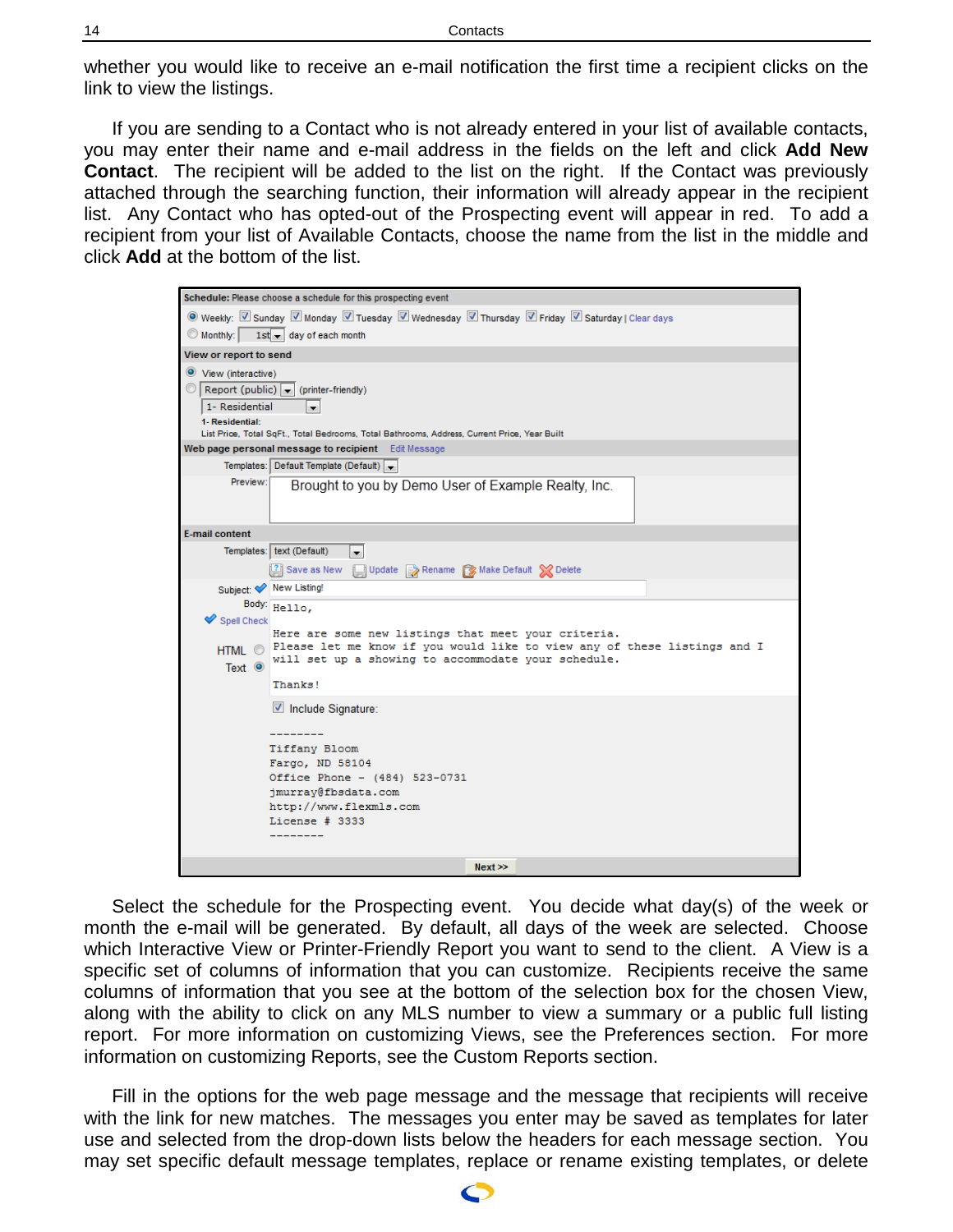templates by clicking on the appropriate icon next to the drop-down lists. Your profile information will appear below the body of the e-mail message as a signature block if you click **Include Signature**.

### <span id="page-14-0"></span>**Remove a Prospecting Event**

To permanently discontinue an automatic e-mail event, you must remove the Prospecting event for your client. To remove or edit any existing Prospecting event, click on **Automatic Emails** under Contacts on the menu. Click on the search to which the e-mail event is attached and click the **Edit** button below. This brings up a screen with all events that are attached to the search. Choose the event that you are interested in. You have the option to click **Remove**, click **Edit** (which allows you to change any information related to the event), or click **Done** to go back to the main screen.

You may also remove the e-mail event from the Contact Management screen. To do so,

click to select the contact from the list, then click on the Searches/Auto E-mail tab. On the right side of the screen, any automatic e-mail events will be listed under **Auto E-mail**. Click the red X next to the name of the automatic e-mail event you would like to remove from L that contact.

#### <span id="page-14-1"></span>**Deactivate a Prospecting Event**

Under Contact Management, you have the option to deactivate automatic e-mails. This temporarily suspends the automatic e-mail, but allows you to preserve the settings and reactivate it at a later date.

| Deactivate: Jane Smith                                                |            |        |  |
|-----------------------------------------------------------------------|------------|--------|--|
| $\triangleright$ Auto E-mail Events<br>$\triangleright$ Portal Access |            |        |  |
|                                                                       | Deactivate | Cancel |  |

#### <span id="page-14-2"></span>**MY SENT E-MAILS**

For a list of all e-mails that are created and sent from the system, the My Sent E-mails function is available under Contacts on the menu. This section keeps track of all e-mails sent from the system for up to 365 days.

| <b>View My Sent E-mails</b>   |                      |                     | Type to filter e-mails |                  | Last 30 days |        |
|-------------------------------|----------------------|---------------------|------------------------|------------------|--------------|--------|
| Sent At $\blacktriangleright$ | Contact Name         | E-mail              | Last Viewed At         | <b>Hit Count</b> | Content      | Resend |
| 04/25/2012 01:44 PM           | Local e-mail client. | Local e-mail client | 04/25/2012 01:44 PM    |                  | View         | Send   |
| 04/24/2012 02:14 PM           | david@fbsdata.com    | david@fbsdata.com   | 04/24/2012 02:20 PM    |                  | View         | Send   |
| 04/17/2012 03:41 PM           | dylan@fbsdata.com    | dylan@fbsdata.com   | 04/17/2012 03:42 PM    | 2                | View         | Send   |

The My Sent E-mails log displays when the message was sent, the address it was sent to, and the last time the recipient viewed the message. It will also show the Hit Count, which is

| <b>Auto E-mail</b>       | Add an Auto E-mail |  |
|--------------------------|--------------------|--|
| Event Newer Construction |                    |  |
| dns@example.com          |                    |  |